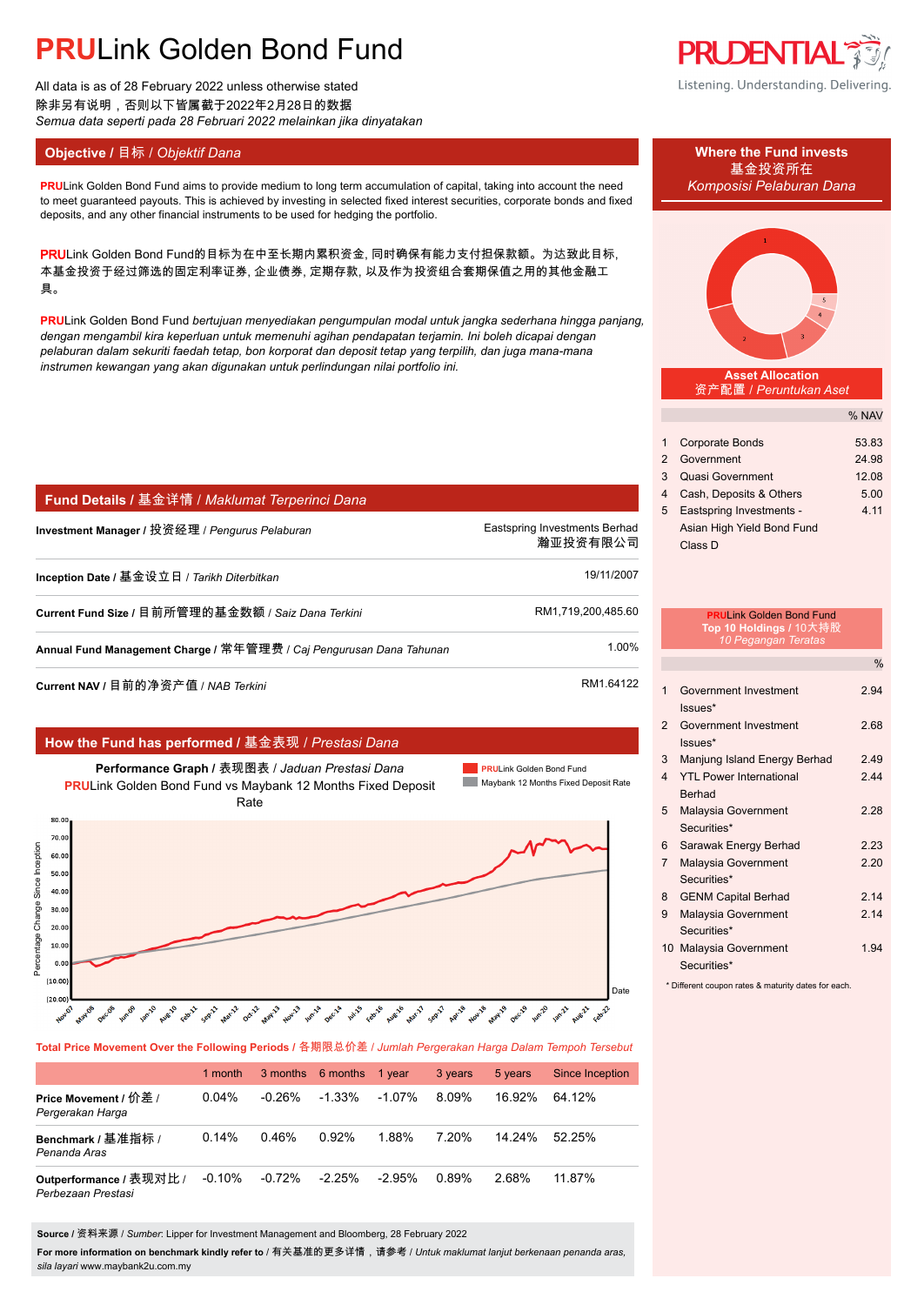# **PRUL** ink Golden Bond Fund

All data is as of 28 February 2022 unless otherwise stated 除非另有说明,否则以下皆属截于2022年2月28日的数据 *Semua data seperti pada 28 Februari 2022 melainkan jika dinyatakan*

### **PRUDENTIAL** Listening. Understanding. Delivering.

### **Monthly Update /** 每月简报 / *Peningkatan Bulanan*

#### **Market Review /** 市场回顾 */ Tinjauan Bulanan*

The Jan FOMC meeting minutes confirmed an increase in hawkishness as most officials viewed a faster pace of the federal funds rate hike was warranted on inflationary risk although no policy path was committed. The policymakers also noted the importance of retaining the flexibility in balance sheet reduction. The Jan 2022 inflation and core inflation of 7.5% YoY and 6.0% YoY prompted investors to project a more aggressive policy response from the Fed but yields have retreated from the peak on the Ukraine-Russia war. Separately, Fed Chair Powell said he is supportive of a 25bps hike in the upcoming FOMC meeting and did not rule out the possibility of larger than 25bps hikes later in 2022, while stressing the importance of being nimble in response to new data given the unfolding conflict in Ukraine.

Malaysia registered a 3.6% YoY GDP growth in 4Q2021 (3Q2021: -4.5% YoY) despite the estimated RM6.1b impact of floods in Dec 2021 (0.04% of GDP), bringing the 2021 full year GDP growth to 3.1% YoY on a broad-based recovery (2020: -5.6% YoY). More importantly, the strong rebound in 4Q2021 has brought GDP closer to pre-Covid levels and is expected to continue into 1H2022 amid capex recovery, strong external demand and further acceleration in the re-opening of economic activity and international borders as the government further relaxes Covid-19 SOPs.

Separately, Fitch Ratings reaffirmed Malaysia's sovereign rating at BBB+/Stable in Feb 2022 on the back of the country's strong and broad-based medium-term growth with a diversified export base that balances Malaysia's high debt level , lingering political uncertainty and limited budgetary flexibility.

As widely expected, Bank Negara Malaysia ("BNM") kept its Overnight Policy Rate unchanged at 1.75% at its Mar 2022 meeting. Globally, BNM noted that the overall recovery trajectory remains on track and more countries will transition to endemic management of Covid-19 but noted that inflation in many economies will remain elevated. Domestically, BNM indicated that growth will strengthen in 2022 on expansion in global demand, higher private consumption amid the improved labour market and targeted policy support as well as the expected reopening of international borders. However, these favourable factors appear to be moderated by the military conflict in Ukraine which is viewed as a "key risk" to global growth. Meanwhile, BNM expects inflation in Malaysia to remain moderate in 2022 although core inflation is set to normalise to around its long-term average. BNM continued to warn that the inflation outlook is subject to global commodity prices and prolonged supply-related disruptions.

Malaysia's MGS curve ended steeper in the month of Feb 2022. The yields of the 3-year and 10-year MGS declined 11bps and 1bp respectively to close at 2.71% and 3.67% while the yields of the 5-year and 15-year MGS rose 2bps and 3bps to close at 3.29% and 4.06% respectively. Meanwhile, yields of MGII closed mixed with yields of the 3-year and 15-year MGII declining 10bps and 14bps respectively to end the month at 2.81%, and 4.05% respectively while the 5-year and 10-year MGII closed the month higher at 3.43% (+16bps MoM) and 3.73% (+3bps MoM) respectively.

美联储公开市场委员会(FOMC)1月份会议纪要释放了更多鹰派信号。尽管当局没有对政策路径作出承诺,大部分官员认为,鉴于通胀风险,美联储加快联邦基金利 率的上调步伐是合理的举措。政策制定者还指出,保持缩减资产负债表的灵活性是至关重要的。2022 年 1 月通胀和核心通胀按年分别增长7.5%和6.0%,投资者预测 美联储将采取更积极的政策反应,但收益率已从乌克兰-俄罗斯战争的峰值回落。另一方面,美联储主席鲍威尔表示支持在即将召开的 FOMC 会议上加息25个基 点,同时不排除在 2022 年晚些时候升息超过 25 个基点的可能性,并强调鉴于乌克兰冲突不断扩大,该局必须灵活应对新数据。

尽管2021年 12 月发生的全国大水灾造成约61亿令吉的经济损失(占国内生产总值的0.04%),马来西亚 2021 年第四季度GDP按年增长3.6%(2021年第三季度:按 年-4.5%),使 2021 年全年经济在基础广泛的复苏下按年增长 3.1%(2020 年:按年-5.6%)。更重要的是,2021 年第四季度的强劲反弹使GDP 更接近疫情前的水 平,势头预计将持续到 2022 年上半年,归功于资本支出复苏、外部需求强劲以及政府进一步放宽新冠疫情标准作业程序,进一步加速经济活动和边境重新开放。

另外,惠誉评级在2022 年 2 月重申马来西亚主权评级为 BBB+/稳定,原因是中期增长强劲且基础广泛,同时多元化的出口基础平衡了马来西亚的高债务水平、挥之不 去的政治不确定性和有限的预算灵活性。

马来西亚国家银行("BNM")一如预期在2022年3月的会议上保持隔夜政策利率不变在1.75%。在全球范围内,国行指出,整体复苏轨迹仍处于正轨,更多国家将新冠 肺炎转为地方性流行病,但指出许多经济体的通胀率仍将居高不下。至于国内,国行表示,2022年成长将增强,多谢全球需求扩大、私人消费在劳动力市场改善下提 高、针对性的政策支持以及国际边界预期重新开放。然而,被视为全球增长"关键风险"的乌克兰军事冲突似乎抵销了这些有利因素。与此同时,国行预计马来西亚通胀 将于2022 年保持温和,尽管核心通胀将正常化至接近其长期平均水平。国行继续警告称,通胀前景将受到全球商品价格和长期供应中断的影响。

2022年2月,大马政府债券收益率曲线以更加陡斜的姿态挂收。3年和10年大马政府债券收益率分别下跌11和1个基点,以2.71%和3.67%结束当月的交易;5年和15年 大马政府债券收益率则分别走高2个和3个基点,报3.29%和4.06%。与此同时,大马政府投资票据收益率起落参半,3年和15年大马政府投资票据分别走低10和14个基 点,以2.81%和4.05%挂收;5年和10年则分别走高至3.43%(按月起+16个基点)和3.73%(按月起+3个基点)。

*Minit mesyuarat FOMC Januari mengesahkan nada agresif yang semakin kuat kerana kebanyakan pegawai melihat tempo kenaikan kadar dana persekutuan yang lebih pantas mewajarkan risiko inflasi meskipun tiada laluan dasar yang pasti. Penggubal dasar juga menyatakan pentingnya mengekalkan fleksibiliti pengurangan kunci kira-kira. Inflasi 7.5% tahun ke tahun (YoY) dan inflasi teras 6.0% YoY pada Januari 2022 telah mendorong pelabur untuk mengunjurkan tindak balas dasar yang*  lebih agresif dari Fed tetapi hasil menyusut ekoran kemuncak perang Ukraine-Rusia. Secara berasingan, Pengerusi Fed Powell berkata beliau menyokong kenaikan *25 mata asas menjelang mesyuarat FOMC yang akan datang dan tidak menolak kemungkinan kenaikan melebihi 25 mata asas di kemudian tahun 2022, sambil menekankan pentingnya bergerak lincah sebagai tindak balas kepada data baru berikutan konflik yang melanda Ukraine.*

*Malaysia mencatatkan pertumbuhan KDNK 3.6% YoY pada 4Q2021 (3Q2021: -4.5% YoY) walaupun dianggarkan impak banjir sekitar RM6.1 bilion r pada 2021 Disember (0.04% daripada KDNK), maka pertumbuhan KDNK tahun 2021 menjadi 3.1% YoY berasaskan pemulihan meluas (2020: -5.6% YoY). Lebih penting lagi, pemulihan 4Q2021 yang kukuh telah mendorong KDNK lebih dekat pada tahap pra-Covid dan dijangka akan berterusan pada setengah tahun pertama 2022 di tengah-tengah pemulihan pengembangan modal, permintaan luar yang kukuh di samping pecutan pembukaan semula aktiviti ekonomi dan sempadan antarabangsa sebaik kerajaan melonggarkan lagi SOP Covid-19.*

*Secara berasingan, Fitch Ratings mengesahkan penarafan kerajaan Malaysia di tahap BBB+/ stabil pada 2022 Februari berikutan pertumbuhan jangka sederhana negara yang kukuh lagi meluas dengan kepelbagaian eksport mengimbangi tahap hutang yang tinggi, ketakpastian politik yang berlegar dan fleksibiliti belanjawan yang terhad.*

*Seperti yang dijangkakan, Bank Negara Malaysia ("BNM") mengekalkan Kadar Dasar Semalamannya pada 1.75% semasa mesyuarat Mac 2022. Di peringkat global, BNM menyatakan bahawa keseluruhan trajektori pemulihan berada di landasan dan lebih banyak negara akan beralih kepada pengurusan endemik Covid-19 namun menyatakan bahawa inflasi dalam banyak ekonomi akan terus meningkat. Secara domestik, BNM menunjukkan bahawa pertumbuhan akan mengukuh pada tahun 2022 ekoran pengembangan permintaan global, penggunaan swasta yang lebih tinggi di tengah-tengah pasaran buruh yang lebih baik dan sokongan dasar yang*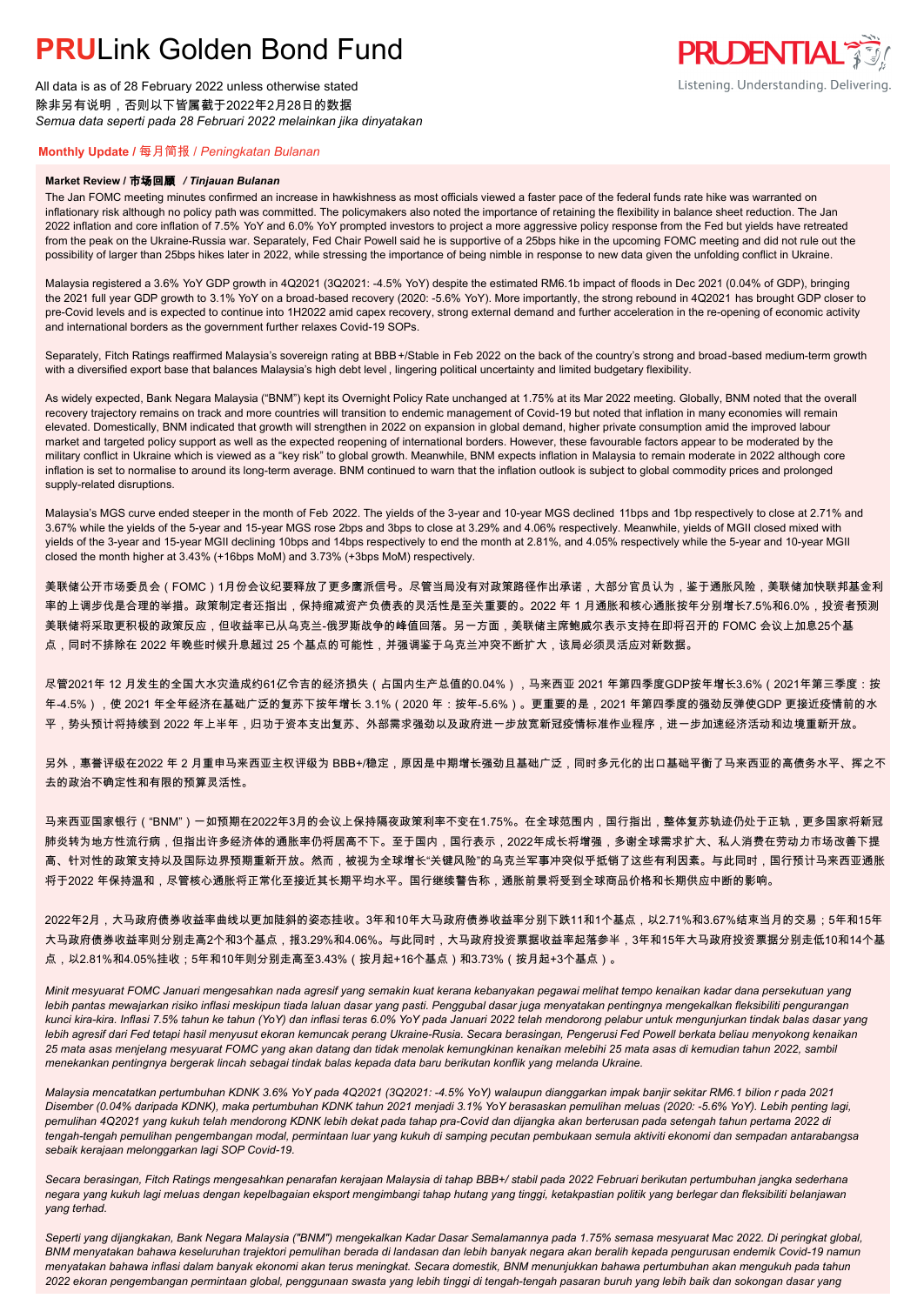## **PRUL** ink Golden Bond Fund



All data is as of 28 February 2022 unless otherwise stated 除非另有说明,否则以下皆属截于2022年2月28日的数据 *Semua data seperti pada 28 Februari 2022 melainkan jika dinyatakan*

*disasarkan serta jangkaan pembukaan semula sempadan antarabangsa. Namun begitu, faktor-faktor yang menggalakkan ini disederhanakan oleh konflik ketenteraan di Ukraine yang dilihat sebagai "risiko utama" kepada pertumbuhan global. Sementara itu, BNM menjangkakan inflasi di Malaysia kekal sederhana bagi tahun 2022 walaupun inflasi teras ditetapkan untuk penormalan pada sekitar purata jangka panjangnya. BNM terus memberi amaran bahawa prospek inflasi tertakluk kepada harga komoditi global dan gangguan yang berkaitan dengan bekalan yang berlarutan.*

*Keluk MGS Malaysia berakhir lebih curam pada bulan Februari 2022. Hasil MGS 3 tahun dan 10 tahun masing-masing merosot 11 mata asas dan 1 mata asas lalu ditutup pada 2.71% dan 3.67%, manakala hasil MGS 5 tahun dan 15 tahun menokok 2 mata asas dan 3 mata asas, ditutup pada 3.29% dan 4.06%. Sementara itu, hasil MGII ditutup bercampur-campur dengan hasil MGII 3 tahun dan 15 tahun masing-masing merosot 10 mata asas dan 14 mata asas lalu menamatkan bulan tinjauan pada 2.81%, dan 4.05% manakala MGII 5 tahun dan 10 tahun ditutup pada 3.43% [+16 mata asas bulan ke bulan (MoM)] dan 3.73% (+3 mata asas MoM).*

### **Market Outlook /** 市场展望 */ Gambaran Bulanan*

Malaysia's headline inflation rate decelerated to 2.3% YoY in Jan 2022 (Dec 2021: 3.2% YoY) as higher Food & Non-Alcoholic Beverages (+3.6% YoY) and Transport (+6.0% YoY) inflations were partially offset by a softer growth in Housing , Water, Electricity, Gas and Other Fuels (+0.7 % YoY) price. Having said that, core inflation rose to +1.6% YoY compared to 1.1% YoY in the previous month. Given the government's commitment to ensure price stability of basic necessities , inflation rate for 2022 is expected to remain modest, averaging 2% to 3%.

There will be three auctions in the month of Mar 2022, the re-opening of the 15 Y MGS 04/37, the re-opening of the 20-year MGII 09/41 and the re-opening of the 3 Y MGS 03/25. While there is still ample liquidity in the system, the outcome of these auctions is likely to be influenced by prevailing market sentiment. On the corporate front, we expect mixed demand for corporate bonds as investors continue to be selective in their investments.

The developments in Ukraine have shocked the financial markets globally. The various sanctions imposed, news on Russia halting fertilizer exports as well as the US and its allies discussing about a possible ban on Russian oil imports have kept commodity prices at elevated levels, giving rise to stagflation fears. The fears have been reflected in the flattening of the UST yield curve with the spread between the 2-year and 10-year UST narrowing to around 25bps compared to about 80bps in early Jan 2022. While inflationary pressures had stayed relatively muted for most Asian countries in 2021, the risk of the spike in commodity prices aggravating inflation and adversely affecting growth recovery could be substantial if the crisis is prolonged .

Malaysia's sovereign yield curve closed mixed in the month of Feb 2022. Globally, markets were driven by inflation concerns and the worsened Ukraine-Russia crisis in the month while the domestic bond market remained resilient during this period. We expect the soaring oil prices, the great uncertainty over the Ukraine-Russia crisis as well as the pace and extent of the Fed's policy normalization to be the focus of investors amid a lack of domestic catalyst in the near future . For 2022, we believe the main themes surrounding the Malaysian bond market are Malaysia's economic growth , monetary policy normalization, potential general elections and the supply-demand dynamics. On balance, we still see bonds facing some headwinds in the medium-term on the back of an expected sustainable economic recovery, still unfavourable demand-supply dynamics and some inflationary pressures, triggered by elevated global commodity prices.

马来西亚总体通货膨胀率于2022年1月按年减速到2.3%(2021年12月:按年3.2%)。食品与非酒精饮料和运输走高,按年分别起+3.6%和+6.0%;但住 房、水、电、天然气和其他燃料价格(按年+0.7%)增长放缓部分抵消了其他类别走高带来的影响。尽管如此,核心通货膨胀按年增长到+1.6%,比较之前一个月的是 按年1.1%。鉴于政府承诺确保必需品价格稳定,预计 2022 年的通货膨胀率将保持在 2% 至 3% 的适中范围。

2022年3月将有三项招标,包括15年期大马政府债券04/37、20年期大马政府投资票据09/41和3年期大马政府债券03/25的增额发行。尽管系统中仍有充裕的流动 性,这些招标的结果料将取决于当前的市场情绪。企业债券方面,我们预料市场对企业债券的需求将参差不齐,因为投资者继续在投资方面保持选择性。

乌克兰的事态发展在全球金融市场抛下了震撼弹。各种制裁的实施、俄罗斯中止化肥出口以及美国和其盟友讨论可能禁止俄罗斯石油进口等消息使大宗商品价格处于 高位,引发了市场对滞胀的担忧。这种顾虑反映在美国国债收益率曲线的趋平走势上,两年期和 10 年期美国国债收益率之间的利差收窄至 25 个基点左右,2022 年 1 月上旬的是约为 80 个基点。尽管大多数亚洲国家2021 年的通胀压力相对保持温和,如果危机持续下去,大宗商品价格飙升加剧通货膨胀并对增长复苏产生不利影响 的风险可能会很大。

2022年2月,马来西亚主权收益率曲线以起落参半的姿态挂收。在全球范围内,市场受到通胀顾虑和月内乌克兰-俄罗斯危机恶化的左右,而国内债券市场在此期间保 持坚韧。在近期国内缺乏催化剂的情况下,我们预计油价飙升、乌俄危机引发的巨大不确定性以及美联储政策正常化的步伐和程度将成为投资者关注的焦点。2022 年,我们认为围绕马来西亚债券市场的关键主题包括大马的经济增长、货币政策正常化、潜在的全国大选以及供需动态。总的来说,在预期的可持续经济复苏、依然 不利的供需动态和全球大宗商品价格上涨引发通胀压力的背景下,我们仍然认为债券将在中期内面临逆风。

*Kadar inflasi utama Malaysia berkurangan kepada 2.3% YoY pada Januari 2022 (Disember 2021: 3.2% YoY) berikutan Makanan & Minuman Bukan Alkohol (+ 3.6% YoY) yang lebih tinggi dan inflasi Pengangkutan (+ 6.0% YoY) sebahagiannya diimbangi oleh pertumbuhan harga yang lebih lembut sektor Perumahan, Air, Elektrik, Gas dan Bahan Api Lain (+0.7% YoY). Oleh yang demikian, inflasi teras meningkat kepada + 1.6% YoY berbanding 1.1% YoY pada bulan sebelumnya. Mengambil kira komitmen kerajaan untuk memastikan kestabilan harga keperluan asas, kadar inflasi bagi 2022 dijangka akan kekal sederhana, dengan purata 2% hingga 3%.*

*Terdapat tiga lelongan pada bulan Mac 2022, pembukaan semula MGS 04/37, pembukaan semula MGII 20 tahun 09/41 dan pembukaan semula MGS 03/25. Meskipun kecairan dalam sistem masih mengucur, hasil lelongan ini mungkin akan dipengaruhi oleh sentimen pasaran semasa. Meninjau sektor korporat, kami menjangkakan permintaan ke atas bon korporat akan bercampur-campur memandangkan para pelabur terus selektif dalam pelaburan mereka.*

*Perkembangan di Ukraine telah mengejutkan pasaran kewangan di seluruh dunia. Susulan pelbagai sekatan yang dikenakan, berita mengenai eksport baja Rusia yang terhenti, begitu juga AS dan sekutunya membincangkan tentang kemungkinan pengharaman import minyak Rusia telah menetapkan harga komoditi pada paras yang tinggi telah menimbulkan ketakutan stagflasi. Ketakutan dicerminkan oleh keluk hasil UST yang mendatar, dengan spread antara UST 2 tahun dan 10 tahun menyempit sekitar 25 mata asas berbanding kira-kira 80 mata asas pada awal Januari 2022. Walaupun tekanan inflasi masih lagi rendah secara relatif bagi kebanyakan negara Asia pada tahun 2021, namun risiko kenaikan harga komoditi yang memburukkan lagi inflasi dan menjejaskan pemulihan pertumbuhan boleh menjadi cukup besar jika krisis tersebut berpanjangan.*

*Keluk hasil kerajaan Malaysia ditutup bercampur-campur pada bulan Februari 2022. Di peringkat global, pasaran didorong oleh kebimbangan inflasi dan krisis Ukraine-Rusia yang semakin parah pada bulan itu sementara pasaran bon domestik kekal mapan dalam tempoh yang sama. Kami menjangkakan harga minyak akan melambung tinggi, ketakpastian yang besar seputar krisis Ukraine-Rusia serta tempo dan tahap normalisasi dasar Fed akan menjadi tumpuan pelabur di tengah-tengah kekurangan pemangkin domestik dalam masa terdekat. Bagi tahun 2022, kami percaya tema utama yang menyelubungi pasaran bon Malaysia adalah pertumbuhan ekonomi Malaysia, normalisasi dasar monetari, kemungkinan pilihan raya umum dan dinamik permintaan-penawaran. Menyorot keseimbangan, kami masih melihat bon yang mendepani tantangan dalam jangka sederhana susulan pemulihan ekonomi yang dijangkakan, dinamik permintaan-penawaran yang suram dan sebilangan tekanan inflasi yang dicetuskan oleh harga komoditi global yang meningkat.*